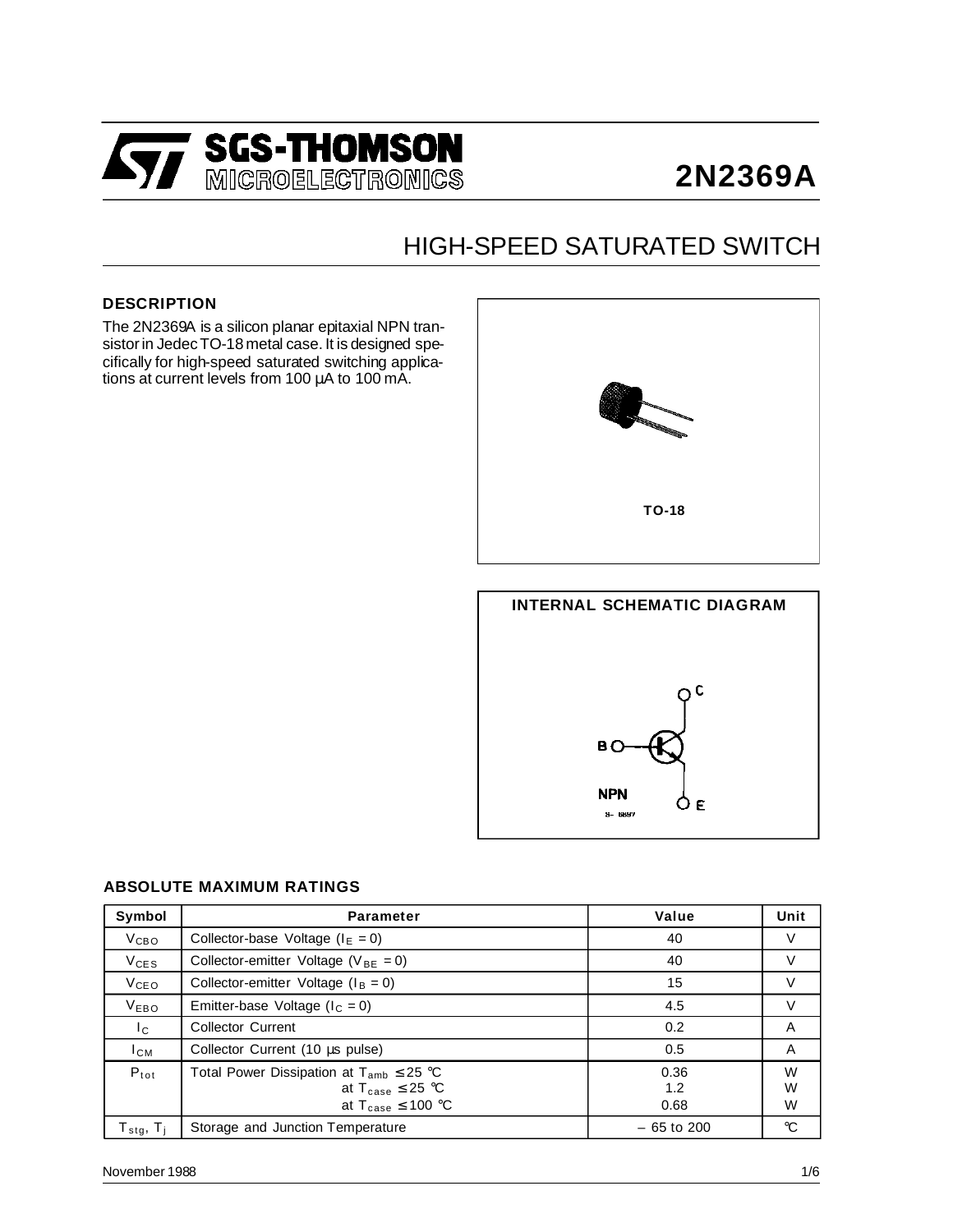#### **THERMAL DATA**

| $\kappa$ th j-case | Resistance<br>Junction-case<br>⊺hermal    | Max | 46  | ℃⁄W  |
|--------------------|-------------------------------------------|-----|-----|------|
| Ւth<br>i-amb       | Resistance<br>Junction-ambient<br>⊺hermal | Max | 486 | °C/W |

#### **ELECTRICAL CHARACTERISTICS** ( $T_{amb}$  = 25 °C unless otherwise specified)

| Symbol                     | <b>Parameter</b>                                         | <b>Test Conditions</b>                                                                                                                                                                                   | Min.                 | Typ.                         | Max.                        | Unit                  |
|----------------------------|----------------------------------------------------------|----------------------------------------------------------------------------------------------------------------------------------------------------------------------------------------------------------|----------------------|------------------------------|-----------------------------|-----------------------|
| $_{\text{LIBO}}$           | <b>Collector Cutoff</b><br>Current $(I_E = 0)$           | $V_{CB}$ = 20 V<br>$T_{amb}$ = 150 °C                                                                                                                                                                    |                      |                              | 30                          | μA                    |
| $I_{CES}$                  | <b>Collector Cutoff</b><br>Current ( $V_{BE} = 0$ )      | $V_{CE}$ = 20 V                                                                                                                                                                                          |                      |                              | 0.4                         | μA                    |
| $V_{(BR) CBO}$             | Collector-base<br>Breakdown Voltage<br>$(I_E = 0)$       | $I_C = 10 \mu A$                                                                                                                                                                                         | 40                   |                              |                             | V                     |
| $V_{(BR)CES}$              | Collector-emitter<br>Breakdown Voltage<br>$(V_{BE} = 0)$ | $I_c = 10 \mu A$                                                                                                                                                                                         | 40                   |                              |                             | V                     |
| $V_{(BR)CEO}$ <sup>*</sup> | Collector-emitter<br>Breakdown Voltage<br>$(I_B = 0)$    | $I_C = 10$ mA                                                                                                                                                                                            | 15                   |                              |                             | V                     |
| $V_{(BR) EBO}$             | Emitter-base<br>Breakdown Voltage<br>$(I_C = 0)$         | $I_E = 10 \mu A$                                                                                                                                                                                         | 4.5                  |                              |                             | V                     |
| $V_{CE (sat)}^*$           | Collector-emitter<br>Saturation Voltage                  | $I_C = 10 \text{ mA}$<br>$I_B = 1 mA$<br>$IC = 30 mA$<br>$I_B = 3 mA$<br>$I_{C}$ = 100 mA<br>$I_B = 10$ mA<br>$I_C = 10 \text{ mA}$<br>$I_B = 1$ mA<br>$T_{amb}$ = 125 °C                                |                      | 0.14<br>0.17<br>0.28<br>0.19 | 0.2<br>0.25<br>0.5<br>0.3   | V<br>V<br>V<br>V      |
| $V_{BE (sat)}$ *           | Base-emitter<br>Saturation Voltage                       | $I_B = 1$ mA<br>$I_C = 10 \text{ mA}$<br>$I_B = 30 \text{ mA}$<br>$I_B = 3$ mA<br>$I_c = 100$ mA<br>$I_B = 10 \text{ mA}$<br>$I_C = 10 \text{ mA}$<br>$I_B = 1$ mA<br>T <sub>amb</sub> = $-55$ to 125 °C | 0.7<br>0.59          | 0.8<br>0.9<br>1.1            | 0.85<br>1.15<br>1.6<br>1.02 | $\vee$<br>V<br>V<br>V |
| $h_{FE}$ *                 | DC Current Gain                                          | $I_{C} = 10 \text{ mA}$<br>$V_{CE} = 0.35 V$<br>$I_C = 10$ mA<br>$V_{CE}$ = 1 V<br>$I_C = 30$ mA<br>$V_{CE} = 0.4 V$<br>$I_{C} = 100$ mA<br>$V_{CE}$ = 1 V                                               | 40<br>40<br>30<br>20 | 63<br>66<br>71               | 120<br>120                  |                       |
| $h_{FE}$ *                 | DC Current Gain                                          | $I_C = 10 \text{ mA}$<br>$V_{CE} = 0.35 V$<br>$T_{amb} = -55$ °C                                                                                                                                         | 20                   | 50                           |                             |                       |
| $f_T$                      | <b>Transition Frequency</b>                              | $I_c = 10$ mA<br>$V_{CE}$ = 10 V<br>$f = 100$ MHz                                                                                                                                                        | 500                  | 675                          |                             | <b>MHz</b>            |
| C <sub>CBO</sub>           | Collector-base<br>Capacitance                            | $I_E = 0$<br>$V_{CB}$ = 5 V<br>$f = 1$ MHz                                                                                                                                                               |                      | 2.3                          | 4                           | рF                    |
| $t_s$ **                   | Storage Time                                             | $V_{CC}$ = 10 V<br>$I_C = 10 \text{ mA}$<br>$I_{B1} = -I_{B2} = 10$ mA                                                                                                                                   |                      | 6                            | 13                          | ns                    |
| $t_{\mathsf{on}}$ **       | Turn-on Time                                             | $I_C = 10 \text{ mA}$<br>$V_{CC}$ = 3 V<br>$I_{B1} = 3$ mA                                                                                                                                               |                      | 9                            | 12                          | ns                    |
| $t_{off}$ **               | Turn-off Time                                            | $I_C = 10$ mA<br>$V_{CC}$ = 3 V<br>$I_{B1} = 3$ mA<br>$I_{B2} = -1.5$ mA                                                                                                                                 |                      | 13                           | 18                          | ns                    |

\* Pulsed : pulse duration =  $300 \mu s$ , duty cyde = 1 %.

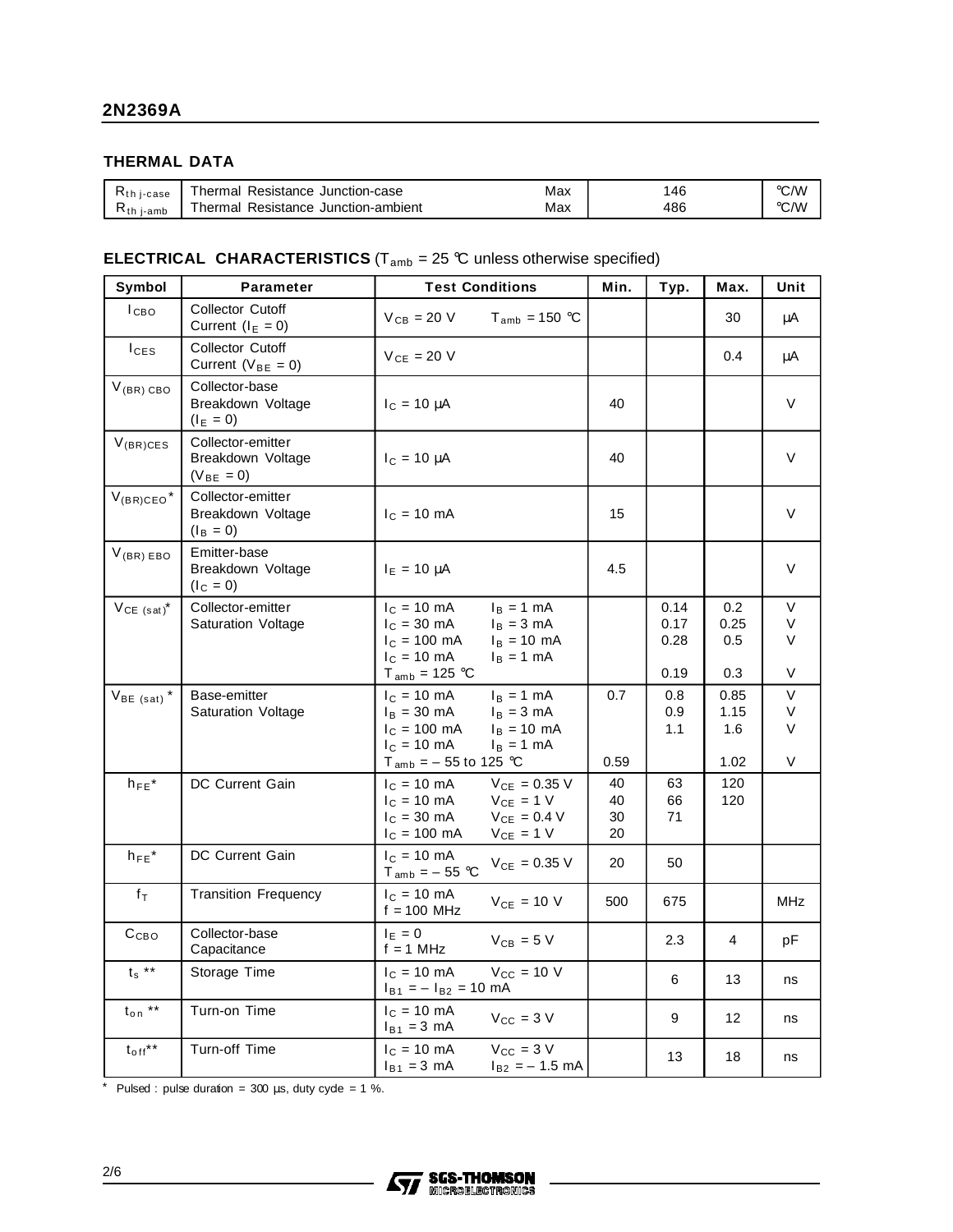

Collector-base and emitter-base capacitances. Contours of Constant Transition Frequency.





DC Current Gain. **Collector-emitter Saturation Voltage.** Collector-emitter Saturation Voltage.





Switching Characteristics. Switching Characteristics.



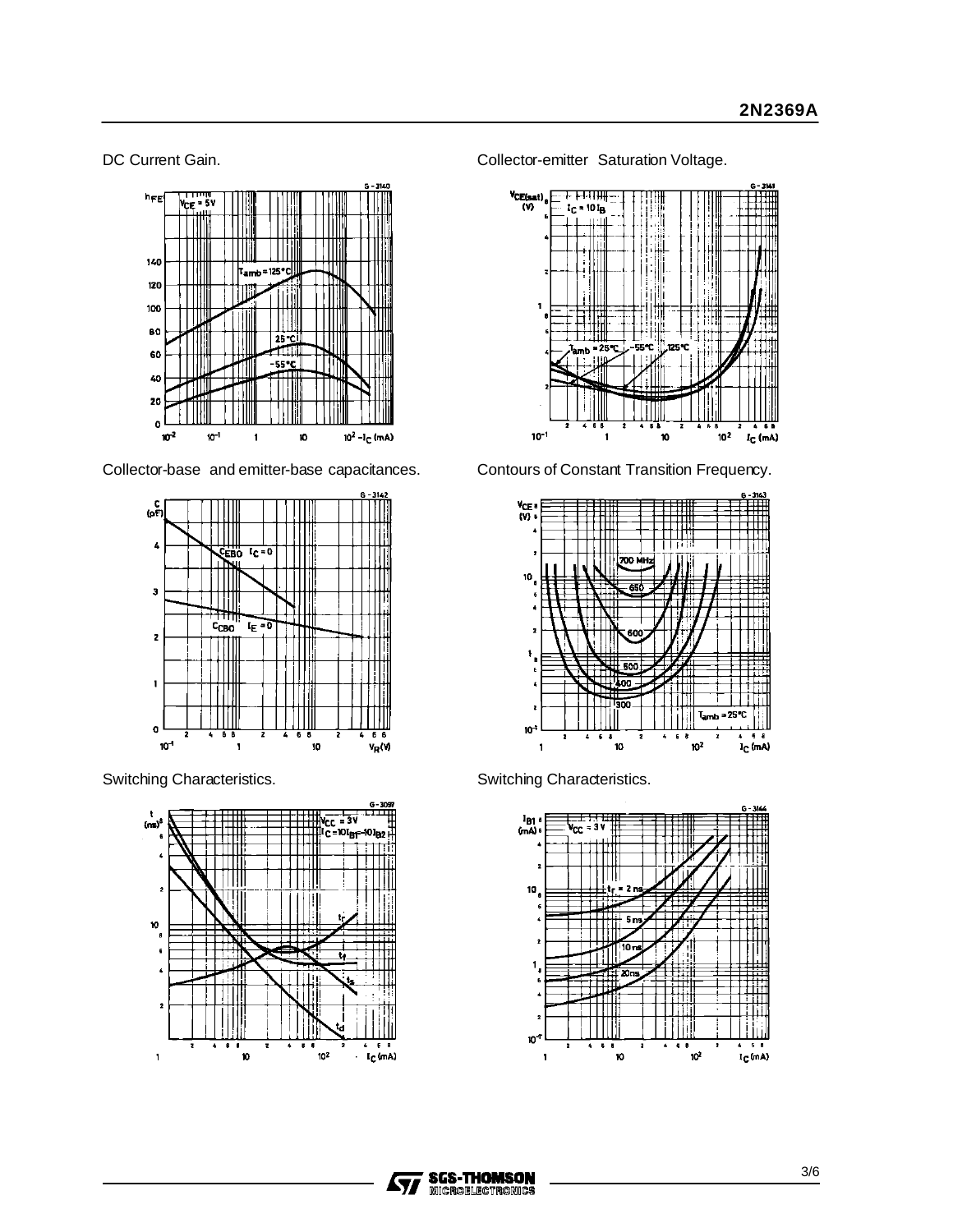#### 2N2369A

#### Test Circuit for ts



Test Circuit for ton, toff



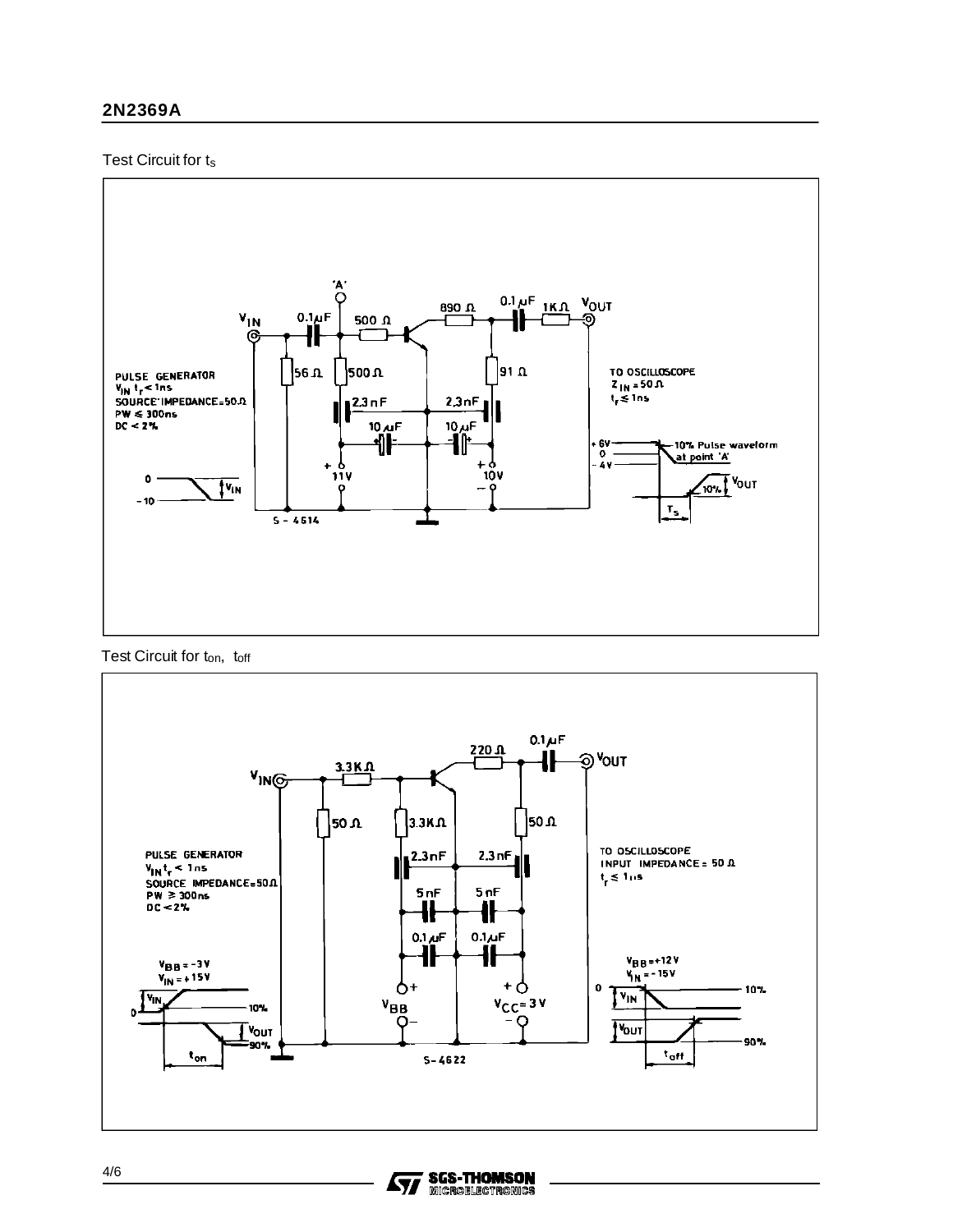### **TO-18 MECHANICAL DATA**

| DIM.                      | $\mathop{\rm mm}\nolimits$ |      | inch    |              |       |       |
|---------------------------|----------------------------|------|---------|--------------|-------|-------|
|                           | MIN.                       | TYP. | MAX.    | MIN.         | TYP.  | MAX.  |
| $\boldsymbol{\mathsf{A}}$ |                            | 12.7 |         |              | 0.500 |       |
| $\sf B$                   |                            |      | 0.49    |              |       | 0.019 |
| $\mathsf D$               |                            |      | $5.3\,$ |              |       | 0.208 |
| $\mathsf E$               |                            |      | 4.9     |              |       | 0.193 |
| $\mathsf F$               |                            |      | $5.8\,$ |              |       | 0.228 |
| G                         | 2.54                       |      |         | 0.100        |       |       |
| $\boldsymbol{\mathsf{H}}$ |                            |      | $1.2$   |              |       | 0.047 |
| $\sf I$                   |                            |      | 1.16    |              |       | 0.045 |
| L                         | $45^{\circ}$               |      |         | $45^{\circ}$ |       |       |